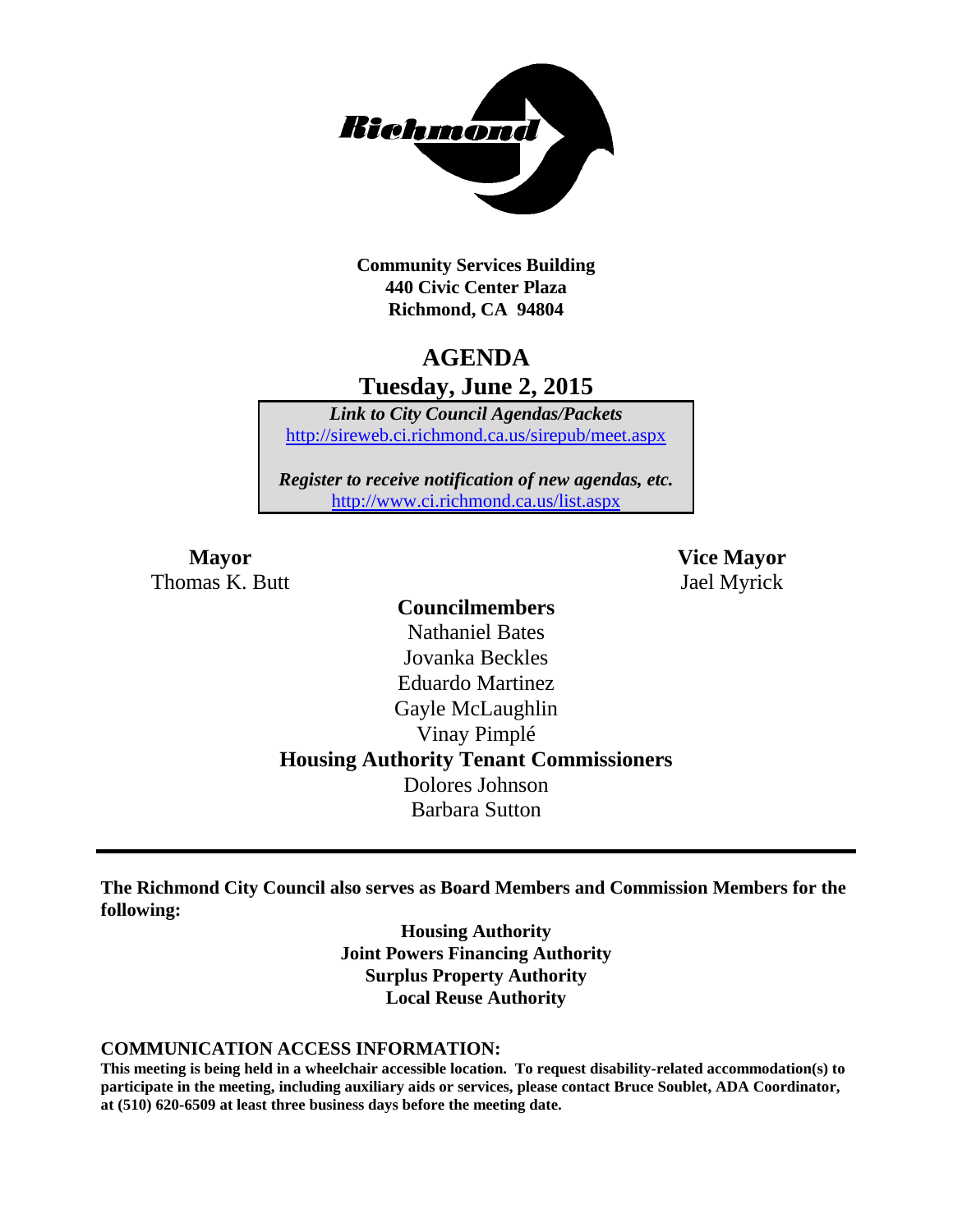# **MEETING PROCEDURES**

The City of Richmond encourages community participation at its City Council meetings and has established procedures that are intended to accommodate public input in a timely and time-sensitive way. As a courtesy to all members of the public who wish to participate in City Council meetings, please observe the following procedures:

**PUBLIC COMMENT ON AGENDA ITEMS:** Anyone who desires to address the City Council on items appearing on the agenda must complete and file a pink speaker's card with the City Clerk **prior** to the City Council's consideration of the item. Once the City Clerk has announced the item and discussion has commenced, no person shall be permitted to speak on the item other than those persons who have submitted their names to the City Clerk. Your name will be called when the item is announced for discussion. **Each speaker will be allowed TWO (2) MINUTES to address the City Council on NON-PUBLIC HEARING items listed on the agenda.**

**OPEN FORUM FOR PUBLIC COMMENT:** Individuals who would like to address the City Council on matters not listed on the agenda or on **Presentations, Proclamations and Commendations, Report from the City Attorney, or Reports of Officers** may do so under Open Forum. All speakers must complete and file a pink speaker's card with the City Clerk **prior** to the commencement of Open Forum. **The amount of time allotted to individual speakers shall be determined based on the number of persons requesting to speak during this item. The time allocation for each speaker will be as follows: 15 or fewer speakers, a maximum of 2 minutes; 16 to 24 speakers, a maximum of 1 and one-half minutes; and 25 or more speakers, a maximum of 1 minute.**

#### **SPEAKERS ARE REQUESTED TO OCCUPY THE RESERVED SEATS IN THE FRONT ROW BEHIND THE SPEAKER'S PODIUM AS THEIR NAME IS ANNOUNCED BY THE CITY CLERK.**

**CONSENT CALENDAR:** Consent Calendar items are considered routine and will be enacted, approved or adopted by one motion unless a request for removal for discussion or explanation is received from the audience or the City Council. A member of the audience requesting to remove an item from the Consent Calendar must first complete a speaker's card and discuss the item with a City staff person who has knowledge of the subject material, prior to filing the card with the City Clerk and **prior to the City Council's consideration of Agenda Review.** An item removed from the Consent Calendar may be placed anywhere on the agenda following the City Council's agenda review.

**CONDUCT AT MEETINGS: Richmond City Council meetings are limited public forums during which the City strives to provide an open, safe atmosphere and promote robust public debate. Members of the public, however, must comply with state law, as well as the City's laws and procedures and may not actually disrupt the orderly conduct of these meetings. The public, for example, may not shout or use amplifying devices, must submit comment cards and speak during their allotted time, may not create a physical disturbance, may not speak on matters unrelated to issues within the jurisdiction of the City Council or the agenda item at hand, and may not cause immediate threats to public safety.**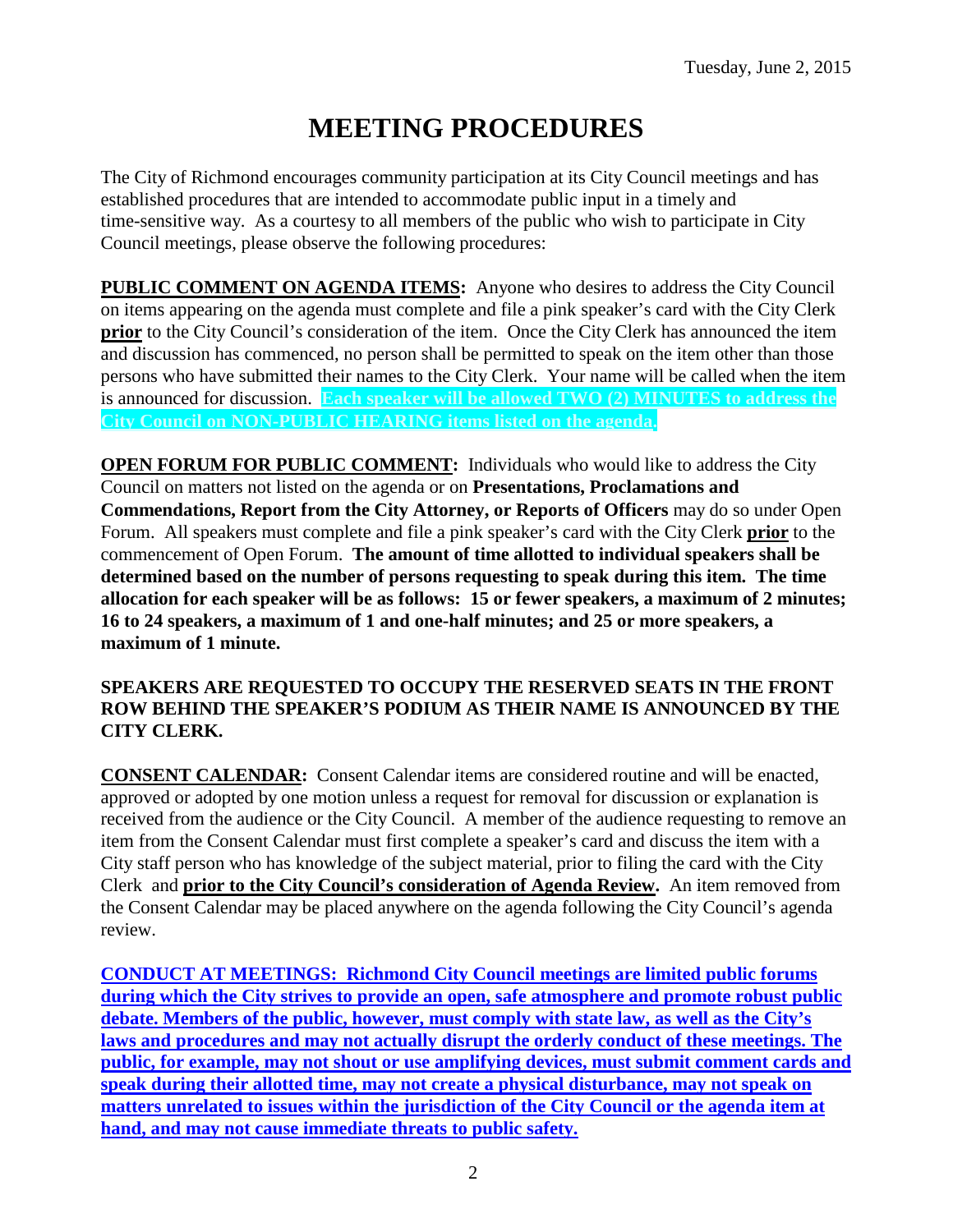**CITY HARASSMENT POLICY: The City invites public comment and critique about its operations, including comment about the performance of its public officials and employees, at the public meetings of the City Council and boards and commissions. However, discriminatory or harassing comments about or in the presence of City employees, even comments by third parties, may create a hostile work environment, if severe or pervasive. The City prohibits harassment against an applicant, employee, or contractor on the basis of race, religious creed, color, national origin, ancestry, physical disability, medical condition, mental disability, marital status, sex (including pregnancy, childbirth, and related medical conditions), sexual orientation, gender identity, age or veteran status, or any other characteristic protected by federal, state or local law. In order to acknowledge the public's right to comment on City operations at public meetings, which could include comments that violate the City's harassment policy if such comments do not cause an actual disruption under the Council Rules and Procedures, while taking reasonable steps to protect City employees from discrimination and harassment, City Boards and Commissions shall adhere to the following procedures. If any person makes a harassing remark at a public meeting that violates the above City policy prohibiting harassment, the presiding officer of the meeting may, at the conclusion of the speaker's remarks and allotted time: (a) remind the public that the City's Policy Regarding Harassment of its Employees is contained in the written posted agenda; and (b) state that comments in violation of City policy are not condoned by the City and will play no role in City decisions. If any person makes a harassing remark at a public meeting that violates the above City policy, any City employee in the room who is offended by remarks violating the City's policy is excused from attendance at the meeting. No City employee is compelled to remain in attendance where it appears likely that speakers will make further harassing comments. If an employee leaves a City meeting for this reason, the presiding officer may send a designee to notify any offended employee who has left the meeting when those comments are likely concluded so that the employee may return to the meeting. The presiding officer may remind an employee or any council or board or commission member that he or she may leave the meeting if a remark violating the City's harassment policy is made. These procedures supplement the Council Rules and Procedures relating to disruption of orderly conduct at Council meetings.**

Any law enforcement officer on duty or whose service is commanded by the presiding officer shall be Sergeant-at-Arms of the Council meetings. He/she, or they, shall carry out all orders and instructions given by the presiding officer for the purpose of maintaining order and decorum at the Council meetings (City Council Rules of Procedure and Order Section III F, RMC Section 2.12.030).

**\*\*\*\*\*\*\*\*\*\*\*\*\*\*\*\*\*\*\*\*\*\*\*\*\*\*\*\*\*\*\*\*\*\*\*\*\*\*\*\*\*\*\*\*\*\*\*\*\*\*\*\*\*\*\*\*\*\***

3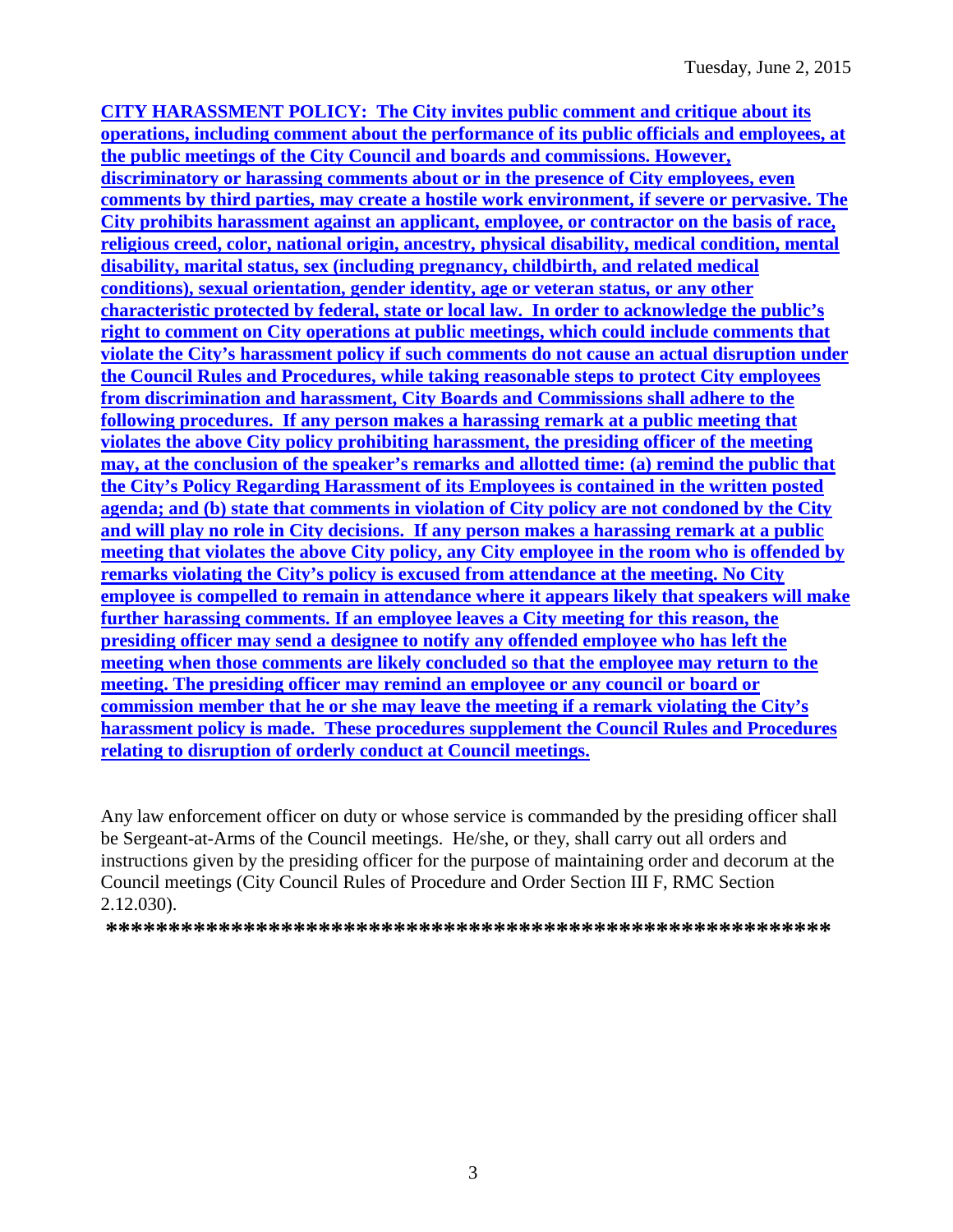# **OPEN SESSION TO HEAR PUBLIC COMMENT ON CLOSED SESSION ITEMS**

5:30 p.m.

- **A. ROLL CALL**
- **B. PUBLIC COMMENT**

#### **C. ADJOURN TO CLOSED SESSION**

# **CLOSED SESSION**

Shimada Room of the Community Services Building

#### **A. CITY COUNCIL**

**A-1.** LIABILITY CLAIMS -(Government Code Section 54956.9):

Jeffery Galaviz vs. City of Richmond

**A-2.** CONFERENCE WITH REAL PROPERTY NEGOTIATOR (Government Code Section 54956.8):

> Property: Port of Richmond Terminal 3 Agency negotiators: Bill Lindsay and Jim Matzorkis Negotiating party: RJJ Resource Management Corp. Under negotiations: Price and terms of payment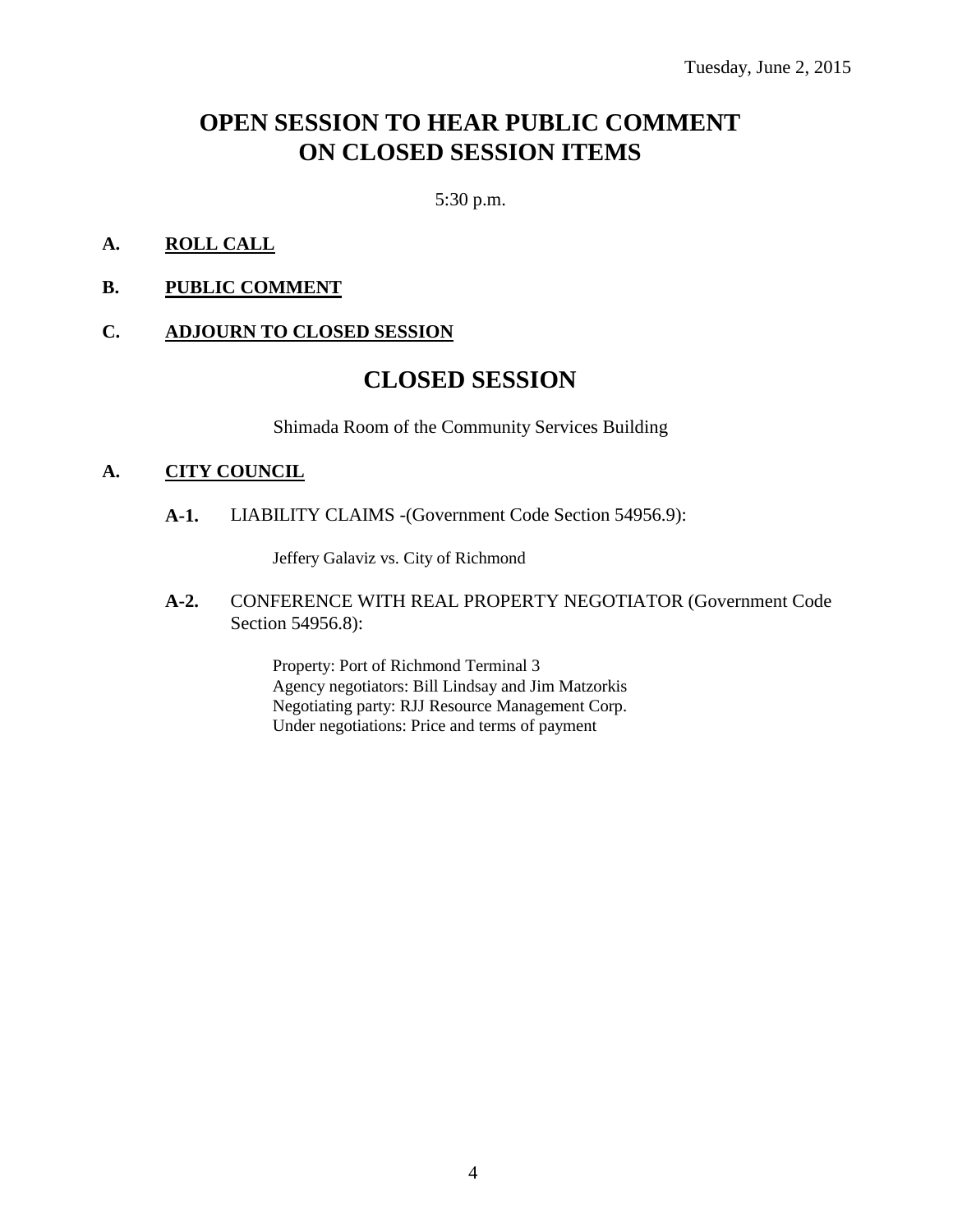# **REGULAR MEETING OF THE RICHMOND CITY COUNCIL**

6:30 p.m.

#### **A. PLEDGE TO THE FLAG**

- **B. ROLL CALL**
- **C. STATEMENT OF CONFLICT OF INTEREST**
- **D. AGENDA REVIEW**

#### **E. PRESENTATIONS, PROCLAMATIONS, AND COMMENDATIONS**

- **E-1.** INTRODUCE the first place winners of the 2015 Junior Fire Chief Program Fire Department (Chief Adrian Sheppard 307-8041).
- **E-2.** PROCLAMATION in recognition of the 11th Annual Queer Women of Color Media Arts Project Film Festival - Councilmember Jovanka Beckles (620-6568), Councilmember Gayle McLaughlin (620-5431) and Mayor Tom Butt (620- 6503).
- **E-3.** ANNOUNCE City of Richmond board, commission and committee vacancies as of June 2, 2015, and ask that interested residents send applications to the City Clerk - Mayor Tom Butt (620-6503)

#### **F. REPORT FROM THE CITY ATTORNEY OF FINAL DECISIONS MADE DURING CLOSED SESSION**

# **G. REPORT FROM THE CITY MANAGER**

# **H. OPEN FORUM FOR PUBLIC COMMENT**

# **I. CITY COUNCIL CONSENT CALENDAR**

- **I-1.** REVIEW and RECEIVE the City's Investment and Cash Balance Report for the month of March 2015 - Finance Department (Belinda Warner 620-6740/Tracey Angelo 620-6750).
- **I-2.** APPROVE an agreement with Performance Abatement Services to complete the cleanup and disposal of polychlorinated biphenyls at the Point Potrero Marine Terminal for an amount not to exceed \$600,640 - Port Department (Jim Matzorkis 215-4600).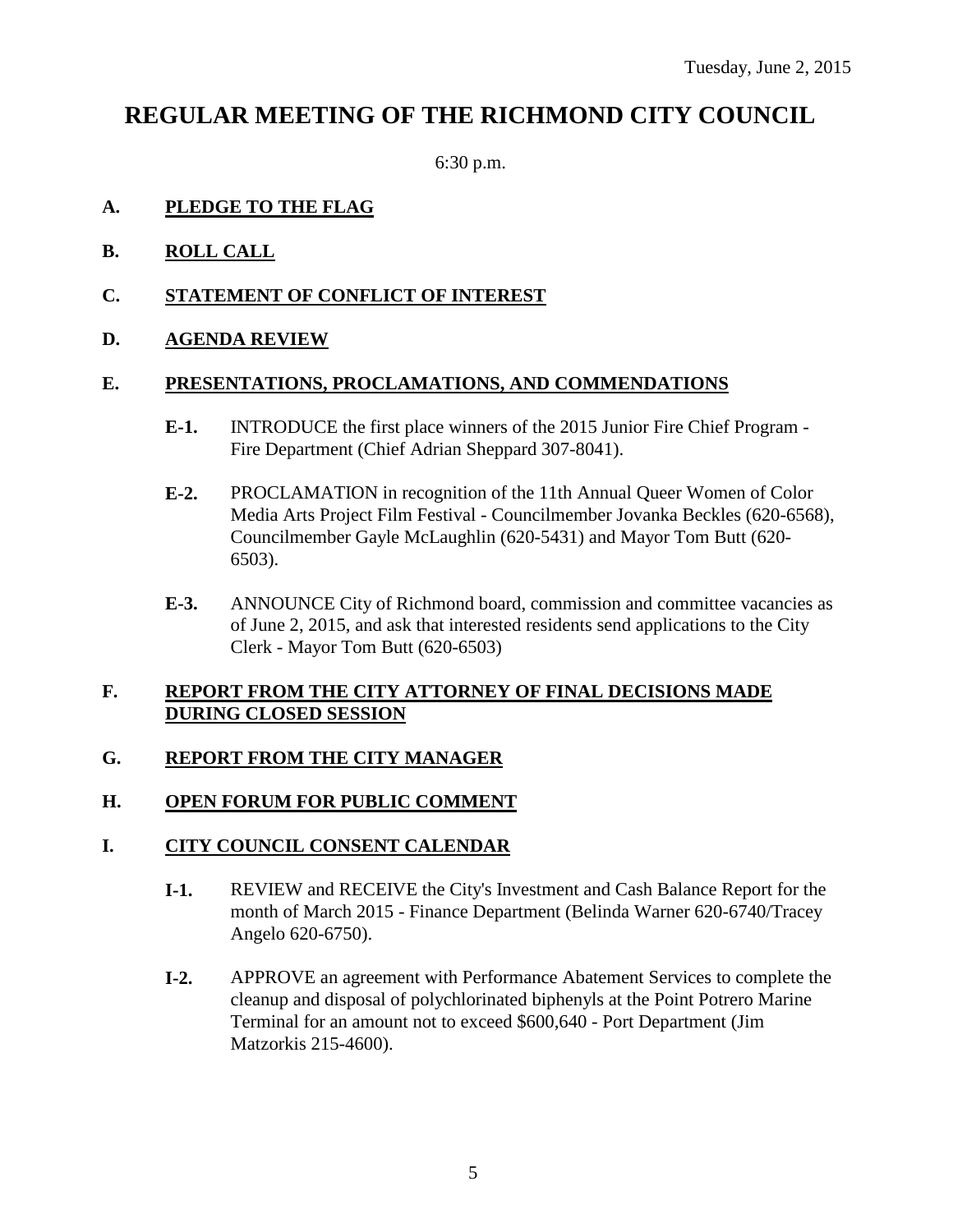- **I-3.** ADOPT a resolution authorizing service contracts with CEQA and NEPA consulting firms (15 firms referenced in resolution) for as-needed services for an amount not to exceed \$1,000,000 per firm over a three-year period, with an option to extend the contracts for one year - Planning and Building Services Department (Richard Mitchell 620-6705).
- **I-4.** AUTHORIZE the Port to enter into a 10-year lease with RJJ Resource Management Corp. (RJJ) for use of property at Terminal 3 for their operation to receive, handle, process, store, and export logs, providing minimum annual guaranteed (MAG) revenue of \$500,000 for the Port of Richmond for the first three years of the lease, including the property lease, and port tariff charges for dockage and wharfage - Port Department (Jim Matzorkis 215-4600).
- **I-5.** ADOPT a resolution approving standing contracts for as-needed electrical contractor services for high voltage and major electrical projects in an amount not to exceed \$100,000 per year, per contractor over a three year period, with an option to extend the contracts for two years. The qualified electrical contractors are: Net Electric, Inc. (Richmond); NEMA Construction (Albany); and St. Francis Electric, Inc. (San Leandro) - Public Works Department (Yader A. Bermudez 774-6300).
- **I-6.** APPROVE a legal services agreement with Trisha A. Aljoe in the amount of \$180,000 to provide continued legal services with respect to the Police Department in connection with Code Enforcement activities, drug house abatement matters, civil and criminal prosecutions of the Richmond Municipal Code and general legal matters. The term of the contract shall be July 1, 2015, through June 30, 2016 - Police Department (Chief Chris Magnus 621-1802).
- **I-7.** APPROVE a contract with Community Violence Solutions (CVS) for the continuation of services for CIC to provide a forensic interviewer for all investigations where a child has been sexually abused, physically abused and/or severely neglected, for the period July 1, 2014 through June 30, 2015 in an amount not to exceed \$21,901 - Police Department (Chief Chris Magnus 621- 1802).
- **I-8.** APPROVE a contract with Community Violence Solutions (CVS) for the continuation of services for on-site advocates to assist victims of domestic violence and sexual assault, for the period January 1, 2015 to December 31, 2015, in an amount not to exceed \$81,110 - Police Department (Chief Chris Magnus 621-1802).
- **I-9.** ACCEPT and APPROPRIATE the 2015 California Governor's Office of Emergency Services (CalOES) grant funds in the amount of \$188,975; and APPROVE the continuation of a contract with STAND! For Families Free of Violence, funded by the CALOES grant for on-site advocates to assist victims of domestic violence, for the period January 1, 2015, to December 31, 2015, in an amount not to exceed \$95,134 - Police Department (Chief Chris Magnus 621-1802).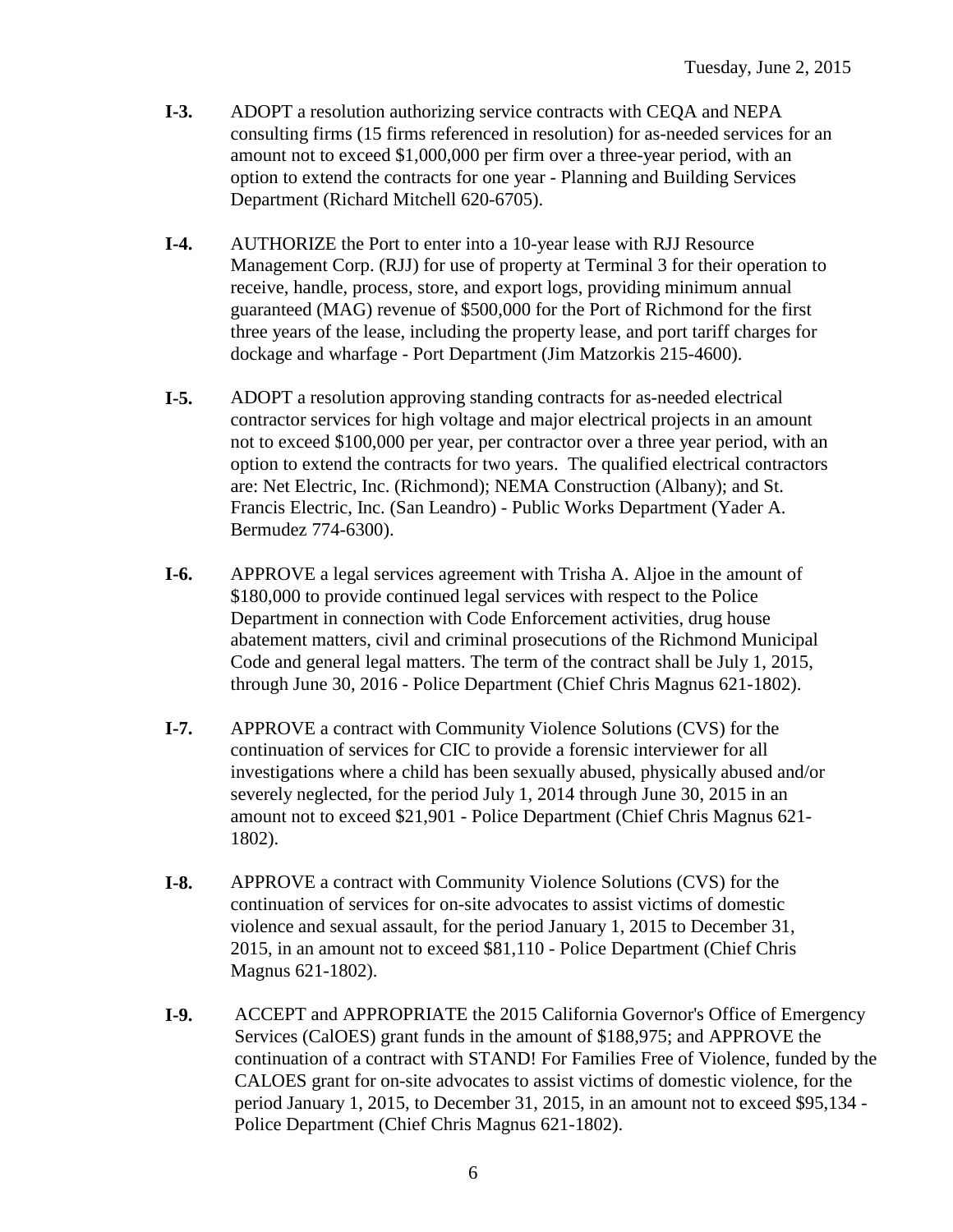- **I-10.** INTRODUCE an ordinance (first reading) setting the tax rate for the Tax Override Pension Fund for Fiscal Year 2015-16 at 0.14% - Finance Department (Belinda Warner/Antonio Banuelos 620-6740).
- **I-11.** APPROVE a contract with the State of California Department of Transportation (CalTrans) for receiving the donation of Total Station electronic surveying equipment to assist with collision and crime scene investigations - Police Department (Chief Magnus 621-1802).
- **I-12.** ADOPT a resolution of intention and ADOPT an urgency ordinance amending the contract between the California Public Employee's Retirement System and the Richmond City Council for employees sharing additional costs of three percent for classic local safety members in Richmond Police Officers' Association (RPOA) - Human Resources Management Department (Lisa Stephenson 620-6600).
- **I-13.** APPROVE the following appointments and re-appointments: Economic Development Commission: Jayma Brown, new appointment, term expiring March 30, 2018; Point Molate Citizens Advisory Committee: Robert McNeil, new appointment, term expiring May 30, 2017; Mark Howe, new appointment, term expiring May 30, 2017; Shana Bagley, new appointment, term expiring May 30, 2017; Charles Garland Duncan, new appointment, term expiring May 30, 2017 - Mayor Tom Butt (620-6503).
- **I-14.** ADOPT a resolution authorizing the City Manager and Police Chief to execute reoccurring law enforcement services contracts for fiscal years 2014-2015, 2015- 2016, 2016-2017, and 2017-2018 with Contra Costa County and the State of California at an aggregate annual amount of \$651,000. The execution of these contracts shall not exceed the limits as set forth. Services contracted with Contra Costa County include the following: California Law Enforcement Telecommunications System (CLETS) - \$10,000; California Identification Division (CAL ID) - \$119,000; Automated Regional Information Exchange System (ARIES) - \$40,000; All County Criminal Justice Information System (ACCCJIN) - \$20,000; Martinez Detention Facility intake fees - \$30,000; alcohol/toxic drug and crime scene evidence analysis - \$350,000; Sexual Assault Response Team (SART) examinations - \$40,000; annual jail inspection and audit - \$18,000; Coroner & Gunshot Residue (GSR) examination and analysis - \$10,000; out of state inmate extradition \$4,000. The State of California contracted service includes all Live Scan fingerprinting - \$10,000 - Police Department (Chief Chris Magnus 621-1802).